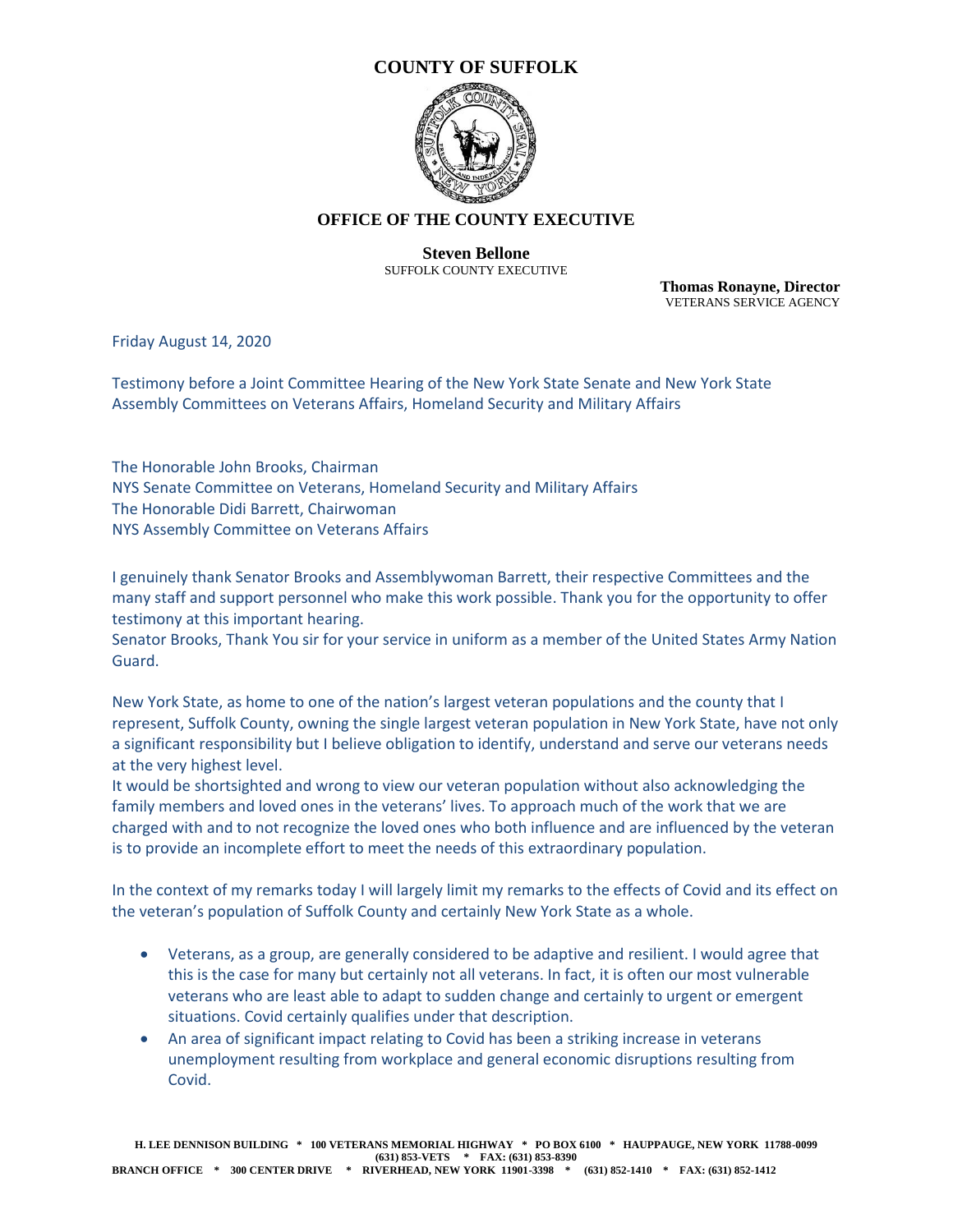

#### **OFFICE OF THE COUNTY EXECUTIVE**

**Steven Bellone** SUFFOLK COUNTY EXECUTIVE

**Thomas Ronayne, Director** VETERANS SERVICE AGENCY

- o Veterans, to include National Guard and NY Air Guard have lost their (civilian) jobs and as a result have in some cases become housing insecure due to lost income.
- o Veterans, to include National Guard and NY Air Guard have recently become food insecure as a result of lost or interrupted employment due to Covid.
- o Veterans, to include National Guard and NY Air Guard have recently become financially insecure as a result of Covid.
	- These examples speak to a significant concern with regard to veteran's wellness within the community. Many veterans who now find themselves housing, food or financially insecure have also lost their employer provided health care and other benefits.
	- The loss of these benefits has resulted in a considerable increase in the numbers of veterans (all era's) who are now presenting for VA and other services by veterans who have not previously been consumers of veterans services, to include VA, State Divisions of Veterans Services and County Veterans Service Agencies. Clearly this places additional resource and logistical burdens on already taxed State and County resources.
- During Covid, we have seen increases in calls to Crisis Lines and Suicide Prevention Lines by as much as 25%.
- During Covid, we have observed increases in alcohol and substance misuse.
- During Covid we have seen an increase in the number of DV (Domestic Violence) cases.
- Covid has compounded the often complex task of identifying and delivering access to services to our women veterans

An area of significant concern has been accessibility by veterans to essential services. While Suffolk County has maintained emergency planning protocols that permitted us to effectively engage our communities very early on in the Covid emergency, other partners demonstrated that they were not as adequately prepared. Prior planning, to include appropriate training of human resources, understanding and developing basic emergency equipment and supply needs, proper training on this equipment to ensure qualification of line staff and end users, pre-placement of these resources, contingency (Plan B) plan(s) to mitigate unknown and unforeseen circumstances and effective communication and public awareness tools.

Our first responsibility in government is to provide for the safety of our constituencies. It is only through proper planning, effective leadership and the ability to be resilient and strategically resourceful that we might succeed in executing that mission.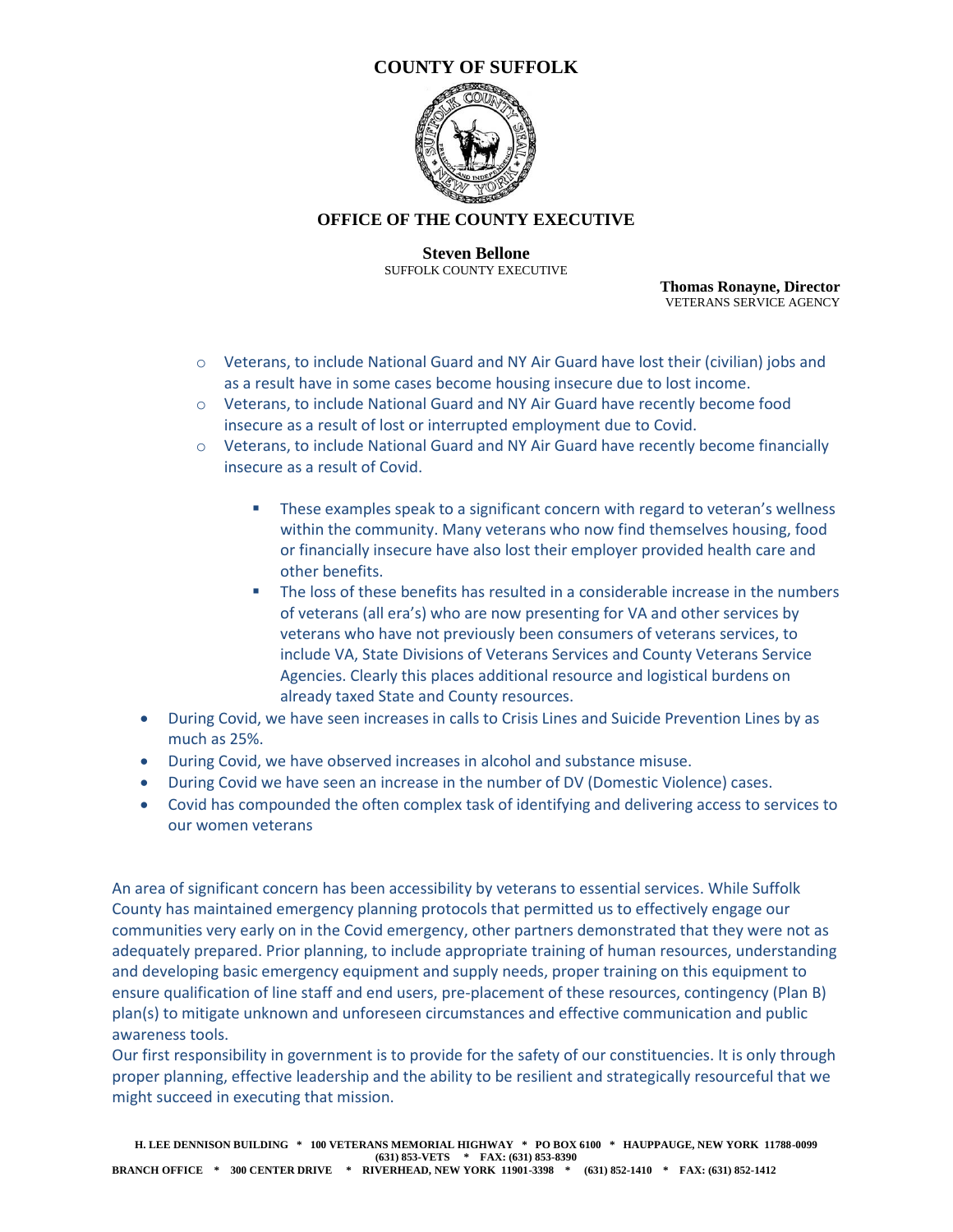

## **OFFICE OF THE COUNTY EXECUTIVE**

**Steven Bellone** SUFFOLK COUNTY EXECUTIVE

**Thomas Ronayne, Director** VETERANS SERVICE AGENCY

- Suffolk County maintains effective inter-governmental relationships not only among county agencies but with the myriad governmental partner throughout our county, region and state.
- Strong and effective communications permitted Suffolk County to engage with NYS on numerous critical issues, an example of effective partnerships benefitting from effective leadership.
- A commitment level and frankly, a workforce who feel both engaged AND safe. A vulnerable workforce is a distracted workforce and that diminishes efficacy.
- $\triangleright$  While there are numerous positive examples of collaboration it is also true that there were and continue to be, gaps in access to services and service providers.
	- o VA has been a challenge for both veterans and veteran's advocates (County and State Veterans Service Agencies and Divisions) to effectively access.
	- o While routinely citing the exponential growth of Tele-Medicine as the resource of choice for veterans to access care during Covid, there are countless veterans who cannot, do no or will not embrace this technology.
	- $\circ$  Tele-Medicine, despite its many positive attributes lacks the "connectivity" that many patients, veteran and non-veteran alike, crave and expect from their encounters with care providers.
	- o At the Northport VAMC there was a significant absence of promised devices (2 devices) made available to veterans as late as early June.
	- o VA cited outreach as a primary tool used to inform and engage veterans during the first months of the Covid emergency. Unfortunately, per the PIO at Northport VAMC, "all outreach had been suspended" at the beginning of the Covid emergency.
	- o Any outreach ultimately performed was to veterans already enrolled and being served by VA (32% of America's veterans had a relationship with VA prior to Covid) and did not engage the majority of veterans who are not VA enrolled, many of whom have not been prior consumers of VA or other veterans services. With increasing unemployment and loss of health care benefits, many of these veterans who now have a specific need for these services were not and are not being engaged by VA.
	- o Access to VA facilities was effectively closed for a significant period of time at the beginning of Covid. Examples such as Emergency Departments not accepting veterans without appointments, acute MH Units not permitting advocates to meet with veteran clients and other challenges to access severely curtailed the ability of the Veterans Services community from providing necessary and essential services.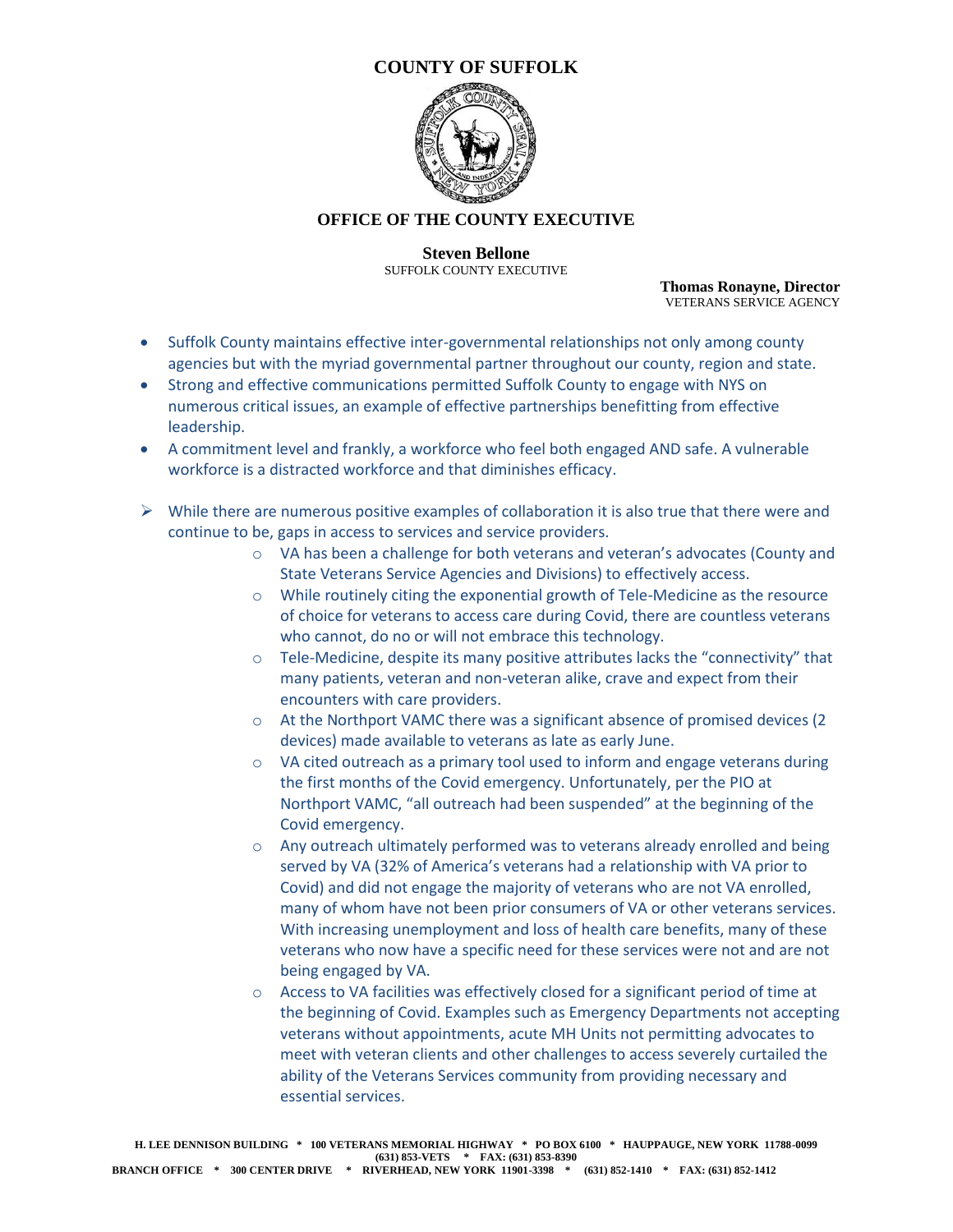

#### **OFFICE OF THE COUNTY EXECUTIVE**

**Steven Bellone** SUFFOLK COUNTY EXECUTIVE

**Thomas Ronayne, Director** VETERANS SERVICE AGENCY

State Veterans Home at Stonybrook:

The Long Island State Veterans Home at Stonybrook is a model, not only locally but nationally of how a Veterans Skilled Nursing Facility caring for America's heroes should be operated. The facility is also home to one of the 4 offices of Suffolk County Veterans Service Agency.

Caring for the needs of the 350 residents of LISVH is altogether an honor, a privilege and a humbling duty.

It is for these reasons that the horrible effects of Covid, the truly tragic number of deaths at this facility, the impact on the wellness of the residents throughout the facility, the families of residents (no visitation has taken place since early March) and the remarkable staff are so amplified for us here in Suffolk and throughout NYS.

A congregant living environment poses unique challenges under ordinary circumstances, during a pandemic, much more so. The rapid spread of infection, the challenges to understanding the sources of virus intrusion into the facility and the herculean task of keeping residents and staff as safe as possible were all unprecedented here.

While Suffolk County does not administer this facility, we do maintain and operate a VSA office at this facility and have a deep operational relationship with LISVH.

A significant concern that will impact, and potentially further traumatize residents of LISVH and the surviving family members of veterans who succumbed to Covis at the facility is what we anticipate will be a challenging and contentious process of securing survivor benefits for the more than 100 widows or widowers effected by a VA policy concerning awarding survivor (Dependents Indemnification Compensation, or DIC) benefits. There are very specific guidelines as to eligible Cause of Death (COD) determinations that qualify for this benefit. Given that Covid, as an opportunistic virus, exacerbated the comorbidity or underlying conditions of many veterans who did not survive, Covid is listed as COD on the death certificates of these cases. Unless or until VA adds Covid with approved secondary or contributing COD's as acceptable conditions, we anticipate that most, if not all of cases will result in denials requiring appeals or supplemental actions to remedy the erroneous (in our opinion) denials of these very important benefits.

Suffolk County, being home to New York States largest veteran population places an extremely high priority on being both accessible and effective in serving veterans, active duty service members, national guard, reserves, their dependents, families and survivors. This can only be accomplished through the leveraging of resources at all levels of government and the larger community provider and not for profit agencies throughout our county.

A reality of the work performed by Suffolk County Veterans Service Agency is the limitations of resources, specifically funding. As the veteran population ages and with the Post 9/11 trend of deploying American service-members multiple times we are experiencing both an increase in the numbers of new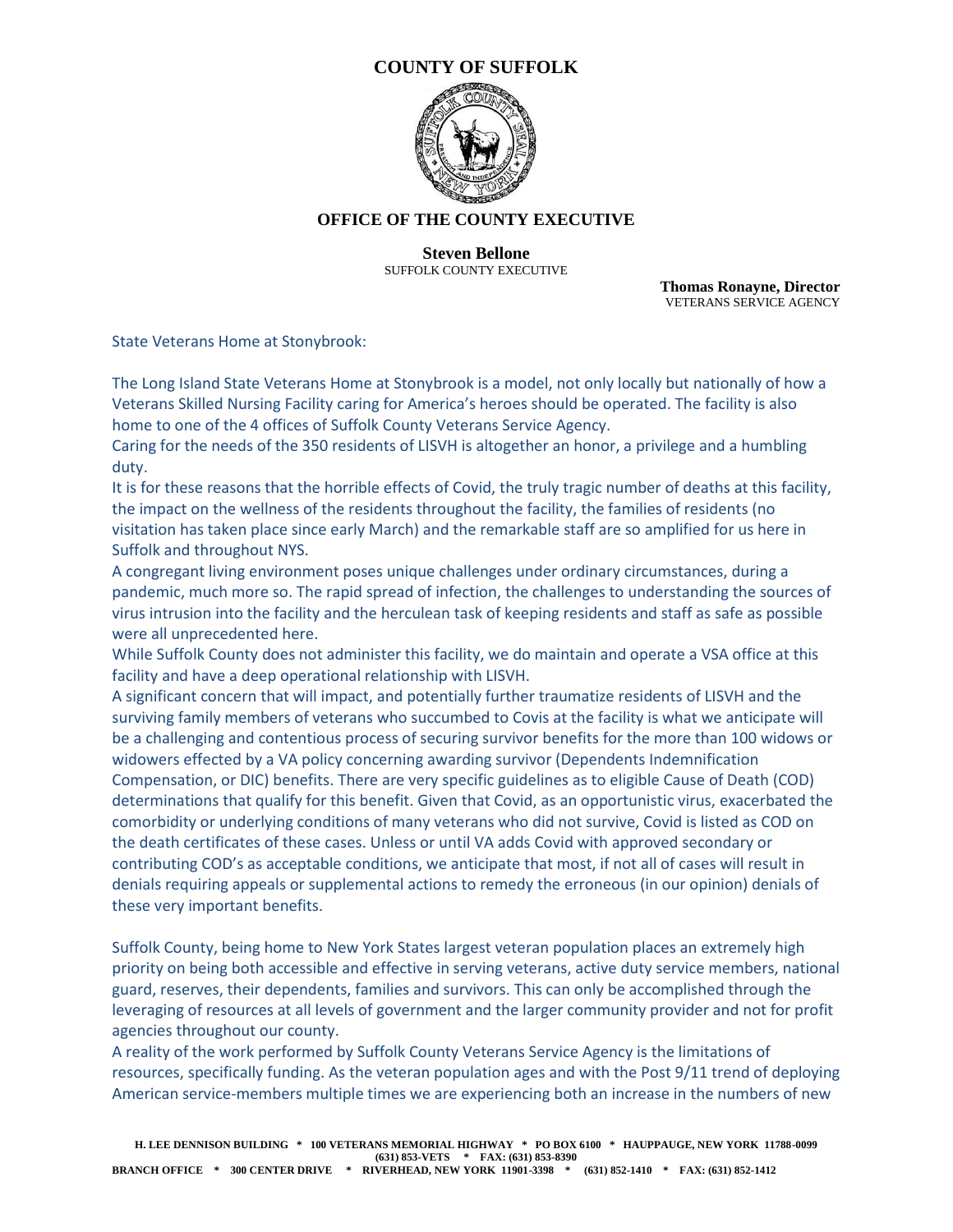

#### **OFFICE OF THE COUNTY EXECUTIVE**

**Steven Bellone** SUFFOLK COUNTY EXECUTIVE

**Thomas Ronayne, Director** VETERANS SERVICE AGENCY

veterans presenting for services as well as experiencing a considerable increase in both the complexity and the severity of claims being prosecuted by our offices. These factors have resulted in more Veterans Service Officer (VSO) time expended to develop, research and manage cases and a heighten need for more frequent and more advanced training to allow a minimum standard of excellence in managing these cases.

None of the above factors the increases of veterans presenting as a result of Covid induced factors I describe above. As these new veterans present, our resources will become more strained.

Financial support from New York State is essential to our being able to perform our mission.

As we have similarly experienced, the resources and available funding of the many county agencies that we interface with on a daily basis are also strained and they too require financial supports to enable them to continue to both serve their core demographics as well as provide necessary supports to the Veterans Service Agency. It is not just veteran services that will be severely impacted by the COVID-19 pandemic. Counties and all their various departments and agencies all across New York have been on the frontlines of the COVID-19 pandemic, and county employees, such as our veteran service officers, public health nurses, police officers, and more have been going above and beyond to provide vital services to residents in need.

To put it in perspective, due to the unprecedented loss of revenues and increased cost associated with the pandemic, Suffolk County will be forced to close a budget gap of more than \$1.1 billion in the next 14 months. In the worst case scenario that factors in a potential second wave and business closures, Suffolk County could face a staggering \$1.5 billion total shortfall over a similar time period.

No one could have predicted this financial emergencies, but Counties such as Suffolk need immediate assistance to deal with this unprecedented financial damage and recover quickly. If the federal government does not deliver federal disaster assistance, essential employees will be the ones to pay the price. The very County employees, first responders, doctors and nurses that have been on the frontlines for the last 5 months will be the ones to bear the brunt of this financial crisis.

If the federal government denies Counties the needed assistance, they will effectively be defunding public safety and public health, and that means defunding our veterans. We want to avoid at all costs cutting critical services that are needed now more than ever and the other painful actions that are inevitable if Counties aren't provided relief.